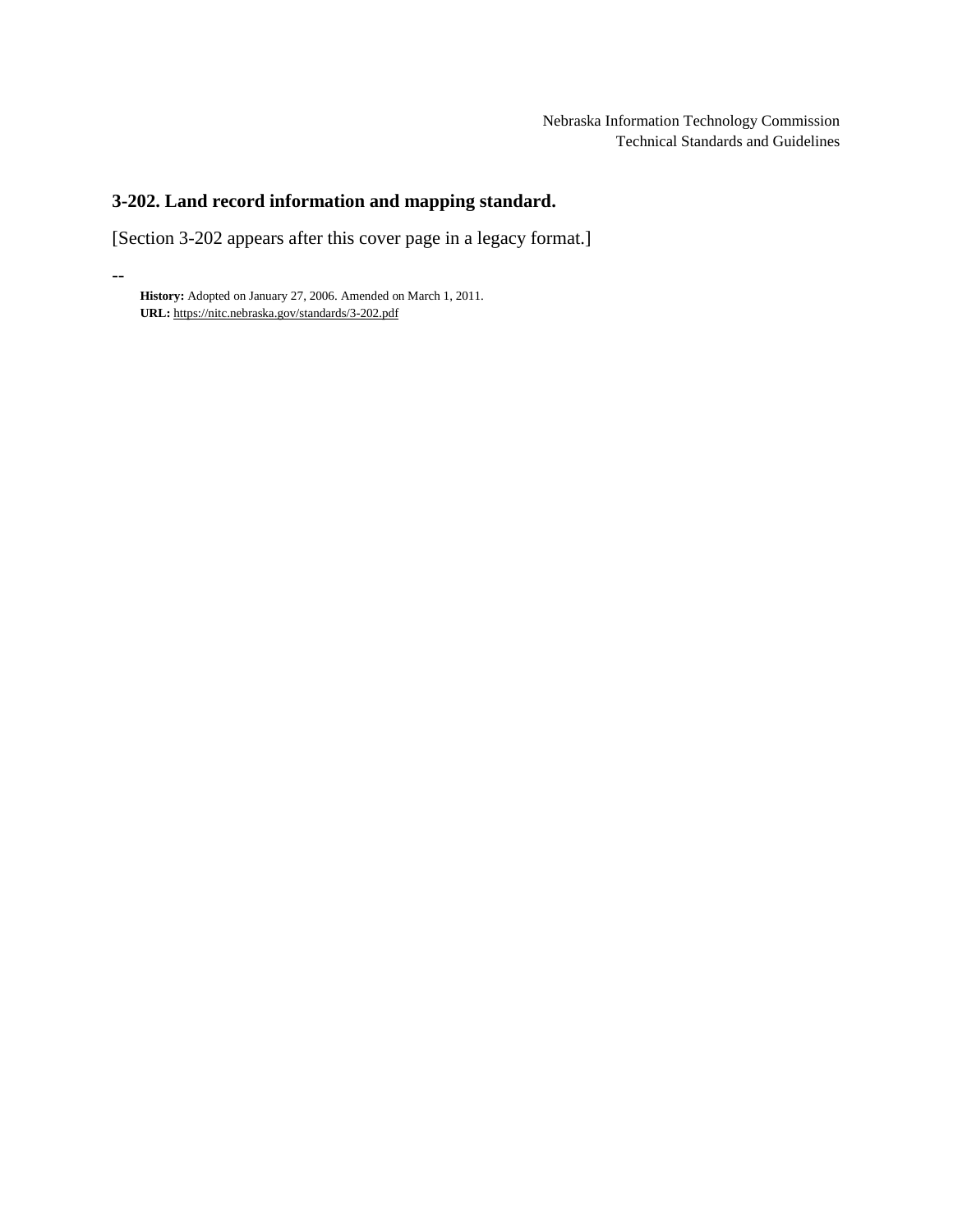# **1. Standard**

These standards/guidelines are primarily focused on those public entities responsible for maintaining property parcel maps for their particular jurisdiction. The last line following each standard or guideline refers to the type(s) of agency or entity to which that standard/guideline applies and whether it is a standard (adherence required) or guideline (adherence voluntary) for each type of entity.

# **1.1 Data**

Local government multipurpose GIS/LIS (Geographic Information System/Land Information System) and their associated geospatial data layers should be based on the North American Datum (NAD) 83 and the North American Vertical Datum (NAVD) 88. Any existing systems developed based on other datums should consider conversion to these datum.

**State Agencies:** Standard **State Funded Entities:** Standard **Other:** Standard

# **1.2 Projection**

The Nebraska (State) Plane Coordinate System, NAD 83, should be used as the primary map projection system for the recording of positions in local land-data systems in Nebraska. Selection of any other projection should be done reluctantly and only after most careful consideration. The plane coordinate values for a point on the earth's surface may be expressed in either meters or feet.

**State Agencies:** Standard **State Funded Entities:** Standard **Other:** Standard

# **1.3 Geodetic Control**

GIS/LIS systems developed with the goal of providing a multipurpose cadastre for local government use should be referenced to a local geodetic reference framework that is properly connected to the National Spatial Reference System (NSRS).

**State Agencies:** Standard **State Funded Entities:** Standard **Other:** Standard

# **1.4 Public Land Survey System Control**

# **1.4.1 PLSS Geodetic Framework**

For all land in Nebraska that is subdivided according to the Public Land Survey System (PLSS), the geodetic reference framework for the cadastre should be the section corners of the PLSS for each section.

**State Agencies:** Standard **State Funded Entities:** Standard **Other:** Standard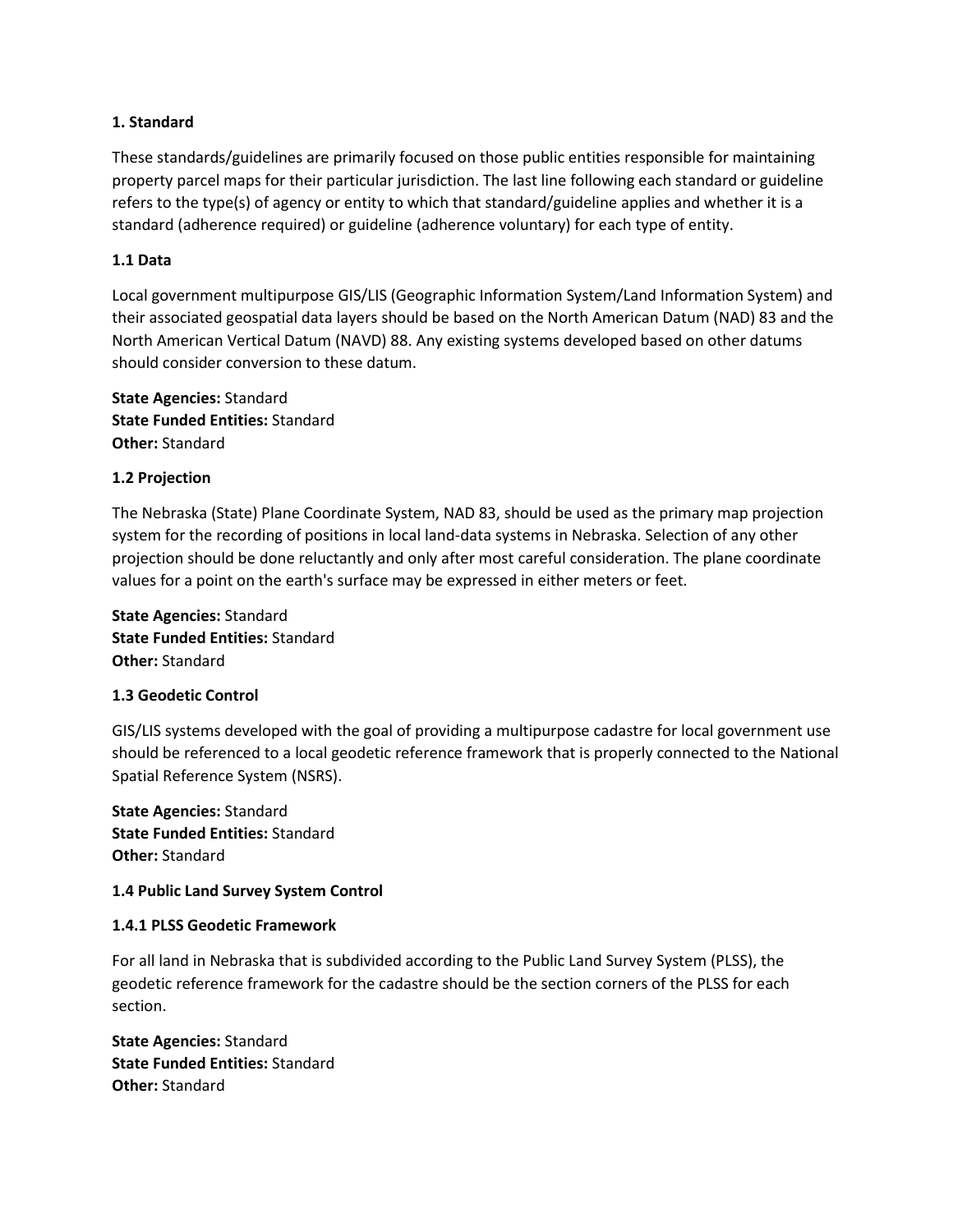# **1.4.2 Locate, Monument, and GPS Primary Corners**

At a minimum, local government entities developing a geospatial land information system should initially invest in a precision Global Positioning System (GPS) survey to locate, re-monument as necessary, and obtain the geographic coordinates of the major boundary defining corners that legally define the boundaries of their county jurisdiction(s). These precision GPS survey coordinates for the boundary defining corners should be collected and integrated as framework data into the land information system. This effort should be coordinated with officials from the adjacent county(ies) to ensure agreement on the location of the shared corners.

**State Agencies:** Standard **State Funded Entities:** Standard **Other:** Guideline

#### **1.4.3 Progressive Monumentation**

In addition, each county (or municipality) that is planning to develop a GIS/LIS-based cadastre program should also consider initiating a progressive program to locate and/or re-monument, as necessary, and collect geographic coordinates on other PLSS corners according to the legally established procedures and properly connect them to the National Spatial Reference System to obtain geodetic coordinates.

**State Agencies:** Guideline **State Funded Entities:** Guideline **Other:** Guideline

#### **1.5 PLSS Base Map**

Local governments considering the development of a multipurpose GIS, should consult with the Nebraska State Surveyor's Office to locate and access the best available data on the Public Land Survey System (PLSS) for their geographic area. To assist the State Surveyors Office in maintaining a repository of the best available PLSS data, local governments participating in the Nebraska Land Information System Program should share any enhanced PLSS data, for their geographic area, with the State Surveyors Office so that it might be integrated into the PLSS repository database.

**State Agencies:** Standard **State Funded Entities:** Standard **Other:** Standard

#### **1.6 Ortho-base (Aerial Layer) or Base Maps**

Both a Public Land Survey System base map and an orthophoto (surface features) imagery base map should be used to provide the geospatial reference framework upon which a local government multipurpose land information system is developed. Both base maps should be tied to the National Spatial Reference System and have a level of spatial accuracy appropriate to the range of applications planned for a given area. Jurisdictions should acquire new imagery of urban areas at least every five years and of rural areas at least every ten years. Jurisdictions experiencing rapid or slow growth may need to adjust this timetable (IAAO 2009).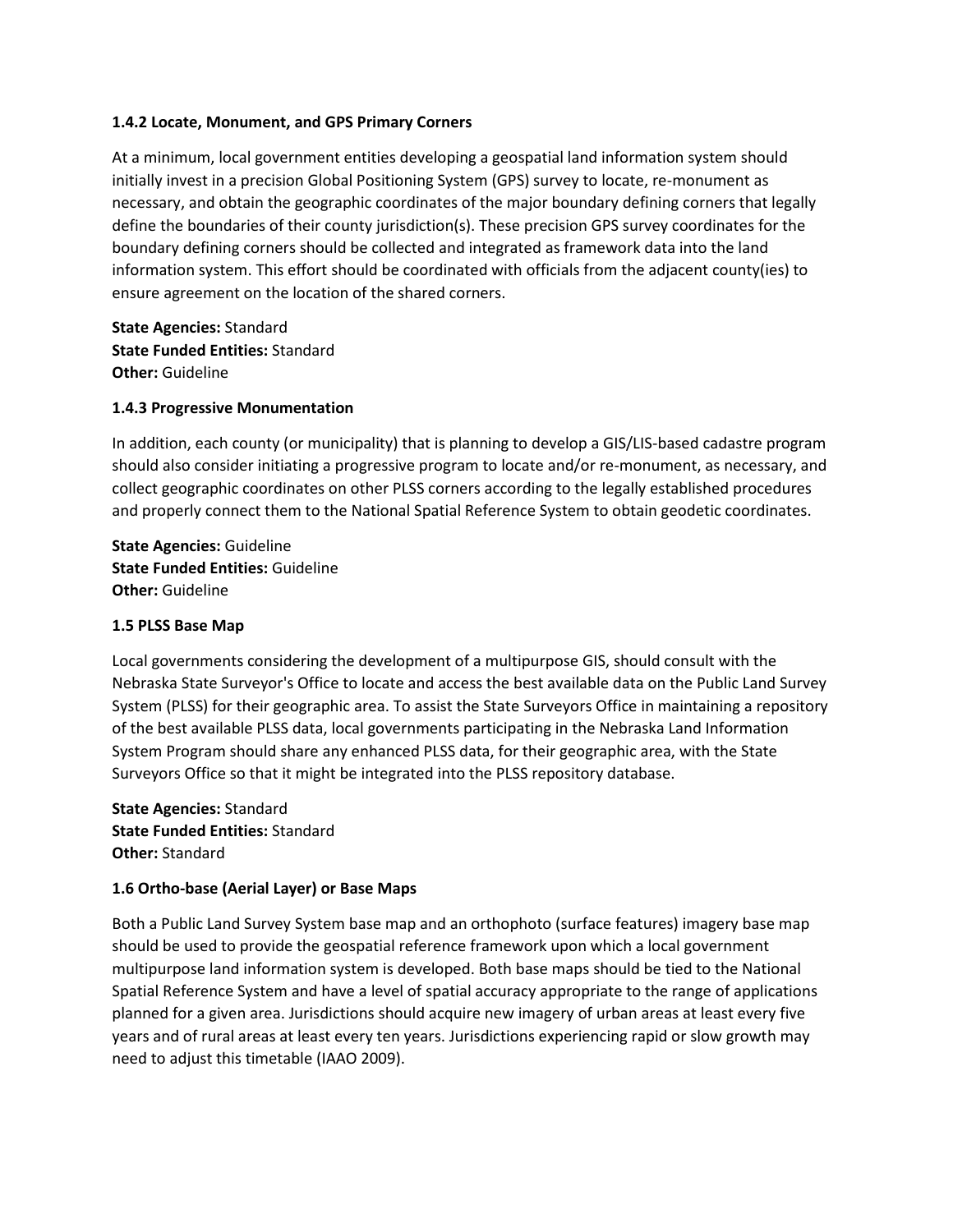**State Agencies:** Standard **State Funded Entities:** Standard **Other:** Standard

#### **1.7 Map Scale and Spatial Accuracy**

### **1.7.1 Minimum Horizontal Accuracy Standard**

Public entities developing a GIS/LIS program should conduct data collection and development in a manner to achieve at least the minimum level of horizontal spatial accuracy consistent with the National Horizontal Map Accuracy Standards corresponding to a 1:12,000 (1"= 1,000') scale map (90% of the "well defined" horizontal locations must be within ±33.3 ft. of their real world location).

**State Agencies:** Standard **State Funded Entities:** Standard **Other:** Standard

#### **1.7.2 Additional Accuracy Considerations**

Beyond this minimum horizontal map accuracy, public entities are encouraged to consider the following recommended map scales and their corresponding National Horizontal Map Accuracy Standards in determining the positional accuracy needed for base maps in the development of a local government GIS/LIS:

| <b>Relative Size of Property</b> | <b>Map Scale</b>           | <b>Nat'l Horizontal Map</b> | <b>Equivalent Metric</b> |
|----------------------------------|----------------------------|-----------------------------|--------------------------|
| <b>Parcels</b>                   |                            | <b>Accuracy Standard</b>    | <b>Scale</b>             |
| Urban areas                      | $1:600(1" = 50')$          | $±1.7$ ft.                  | 1:500                    |
|                                  | $1:1,200$ $(1" = 100"$     | $\pm 3.3$ ft.               | 1:1,000                  |
| Large urban & suburban           | $1:2,400$ $(1" = 200')$    | $±6.7$ ft.                  | 1:2,500                  |
| Rural areas                      | $1:4,800(1" = 400')$       | $±13.3$ ft.                 | 1:5,000                  |
|                                  | $1:9,600$ $(1" = 800')$    | $±26.7$ ft.                 | 1:10,000                 |
|                                  | $1:12,000$ $(1" = 1,000')$ | $±33.3$ ft.                 | 1:10,000                 |

**State Agencies:** Guideline **State Funded Entities:** Guideline **Other:** Guideline

#### **1.8 Legal Lot and Parcel Layers**

Data on two interrelated types of land subdivision (i.e. legally subdivided lots and ownership tracts) are necessary to provide the foundation for a wide variety of local government GIS/LIS applications that involve land subdivision and/or ownership.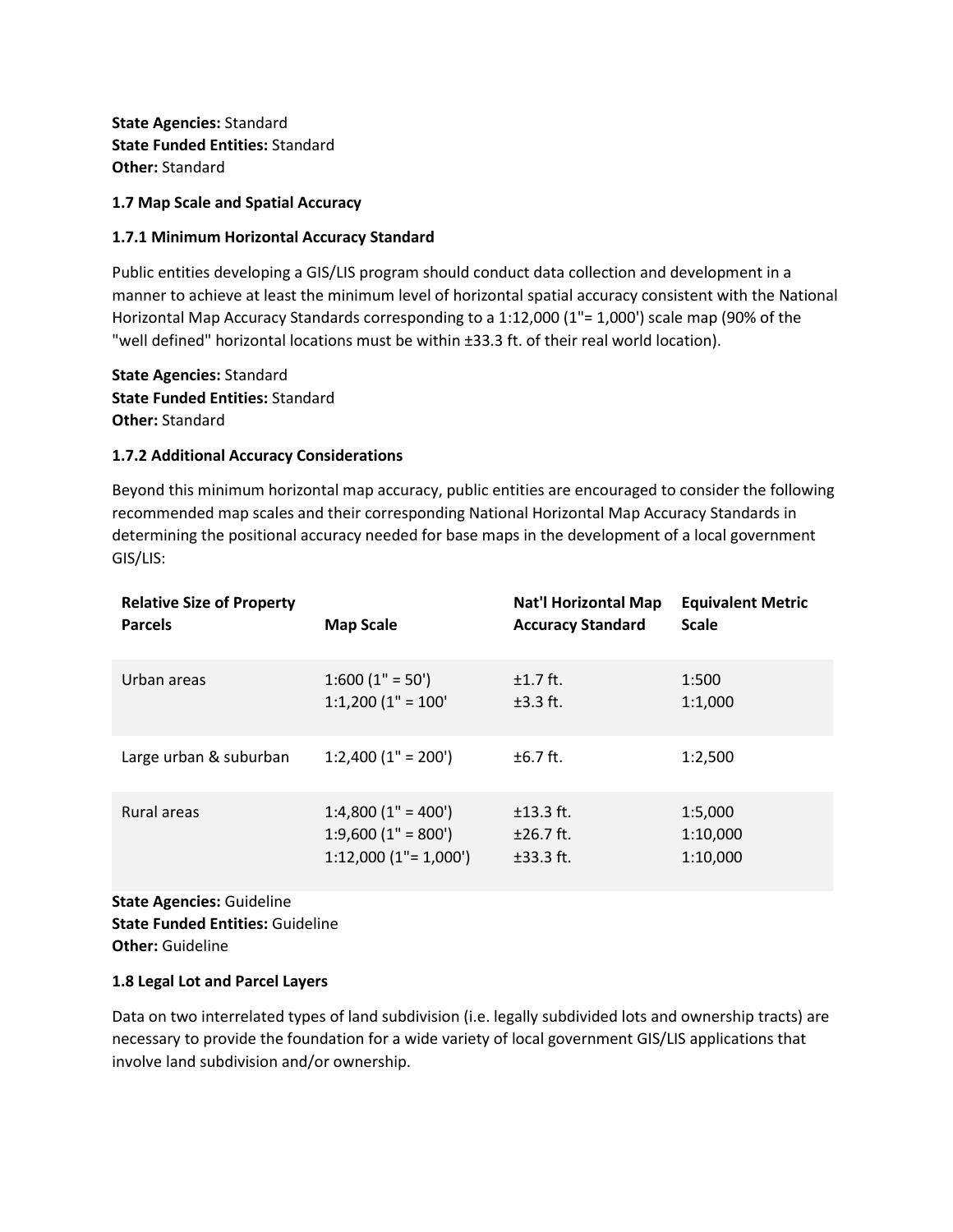**a.** The legal lot feature or layer consists of legal land subdivisions. These are aliquot portions of the PLSS, filed subdivision plats and irregular tracts defined by filed deeds.

**b.** The parcel feature or layer defines ownership tracts of land. These tracts may group multiple legal lots into one taxable account and that typically represents the boundaries of a landowner's property. These data features or layers include locational coordinates for points representing property corners, lines between property corners representing property boundaries and closed polygons representing the property area.

**State Agencies:** Standard **State Funded Entities:** Standard **Other:** Standard

# **1.9 Parcel Identifiers**

**a.** Each county/region should adopt a system of unique, permanent feature identifiers (PID) that provide the link between each graphic land ownership parcel polygon and the attribute information (ownership, size, situs address, value, etc.) related to that specific land ownership property parcel.

**b.** A county/region PID system must be designed in a manner such that a unique, statewide PID can be defined and maintained for each property parcel by using the county FIPS code (Federal Information Processing Standards Publications) as a prefix to the county/region's PID system.

**c.** To maintain this unique one-to-one association between a specific property parcel and its related attribution information, new PIDs should be assigned whenever a property parcel is altered by either splitting it into two or more parcels or by combining two or more parcels to form a new parcel. The previous PIDs should not be used for these new modified parcels, but the historical PID associations should be maintained through a parent/child PID reference table.

**State Agencies:** Standard **State Funded Entities:** Standard **Other:** Standard

# **1.10 Spatial Data Format**

A broad range of state and regional applications require property parcel information. Many of these applications require the combining of data across jurisdictional boundaries. To facilitate these applications, the property parcel spatial (graphic) data should be either maintained in a manner that allows it to be readily integrated into a spatial relational database format or be capable of being exported into a common geographic data format (i.e., shapefile), while including the parcel identifiers.

**State Agencies:** Standard **State Funded Entities:** Standard **Other:** Guideline

# **1.11 Metadata**

All geospatial land record databases, and their associated attribute databases should be documented with Federal Geographic Data Committee (FGDC) compliant metadata outlining how the data was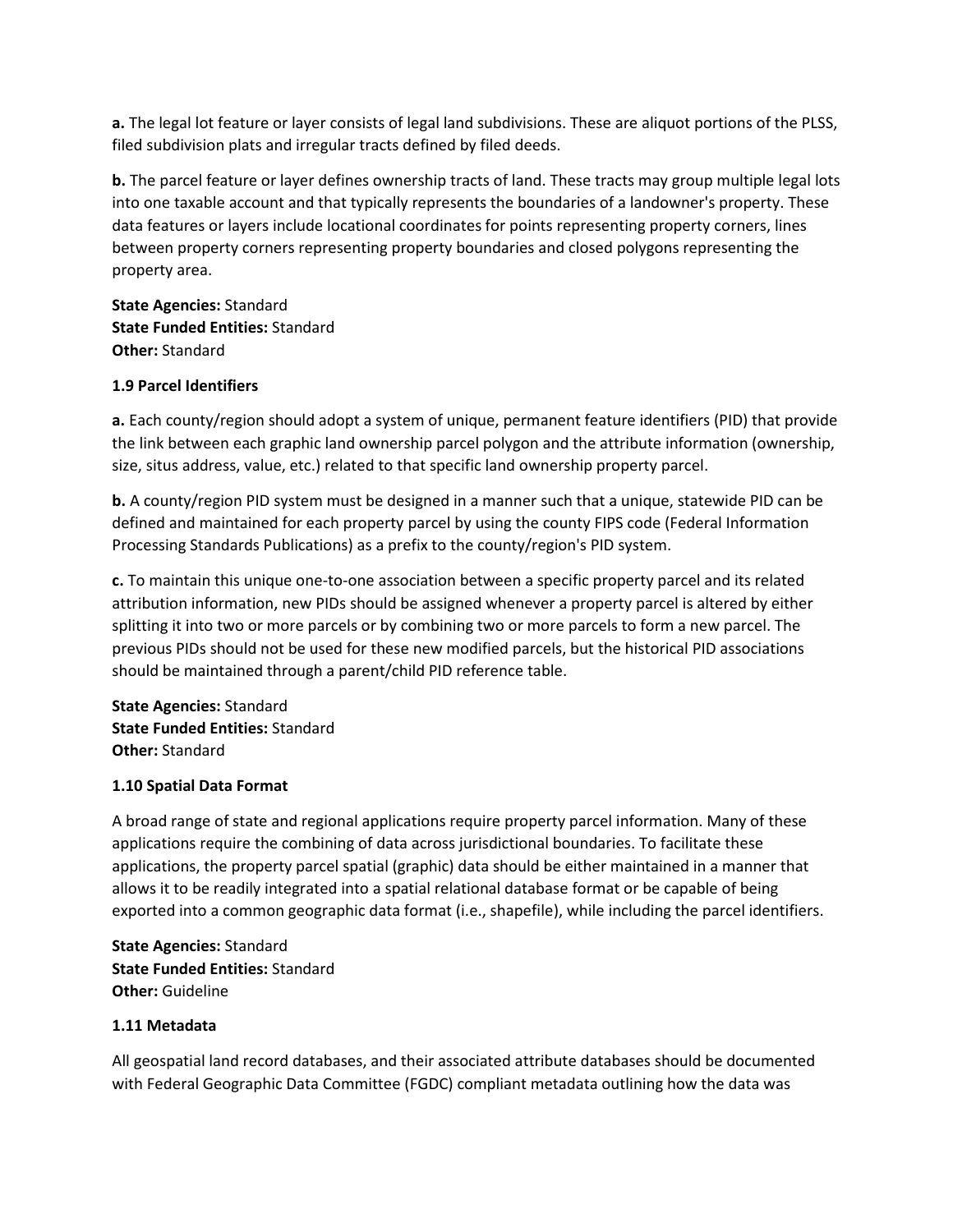derived, attribute field definitions and values, map projections, appropriate map scale, contact information, access and use restrictions, etc.

**State Agencies:** Standard **State Funded Entities:** Standard **Other:** Standard

# **1.11.1 NebraskaMAP Metadata**

The NebraskaMAP (http://NebraskaMAP.gov) is a state sponsored GIS web-based portal for finding and accessing a wide variety of GIS/geospatial data related to the geographic area of Nebraska. Many of the NebraskaMAP functions required metadata. All developers of Nebraska-related GIS data are encouraged to use the site to either upload existing metadata and/or use the online tools available on the site to create metadata for your GIS/geospatial land record information and mapping. Before metadata can be either created or uploaded on the site, a brief user registration is necessary.

**State Agencies:** Guideline **State Funded Entities:** Guideline **Other:** Guideline

# **1.12 Attribute Data**

To provide the foundation necessary for a wide variety of local government applications, non-graphic, attribute data should be organized within the GIS/LIS, which describes individual property parcels relative to their basic parcel characteristics, tenure, value, history, buildings and units within the parcel, and tax status. In most cases, much of this attribute data will already exist in separate databases within a variety of local agencies and should be referenced to the graphic property parcel via the unique PID. To meet a range of state and regional applications that require property parcel information, the following types of property parcel data should be maintained and be available in a manner that allows it to be harvested, translated, and integrated into a statewide property parcel attribute dataset. These attribute values may be maintained in one or more separate relational databases that are referenced by a unique PID and not directly integrated into a GIS.

**PID#:** Parcel identifier (county FIPS code plus local government PID) **Situs Address:** Address of parcel (may be multiple fields) **Owner Address:** Address of property owner (may be multiple fields) **Township:** Township # **Section:** Section # **Range:** Range # **Range Direction:** East or West **Legal Description:** Narrative legal description of parcel **Assessed Value:** Total assessed value of property (land and improvements) **Land Value:** Assessed value of land **Area (Deeded):** Area of parcel according to the deed **Property Class:** (Res, Ag, Com, Rec., Ind.) **Property Sub-class :** i.e., Ag (Dryland, Irrigated, Grassland/Pasture, Waste) **Ownership type:** Federal, State, County, Private, Tribal, Exempt, Other and Unknown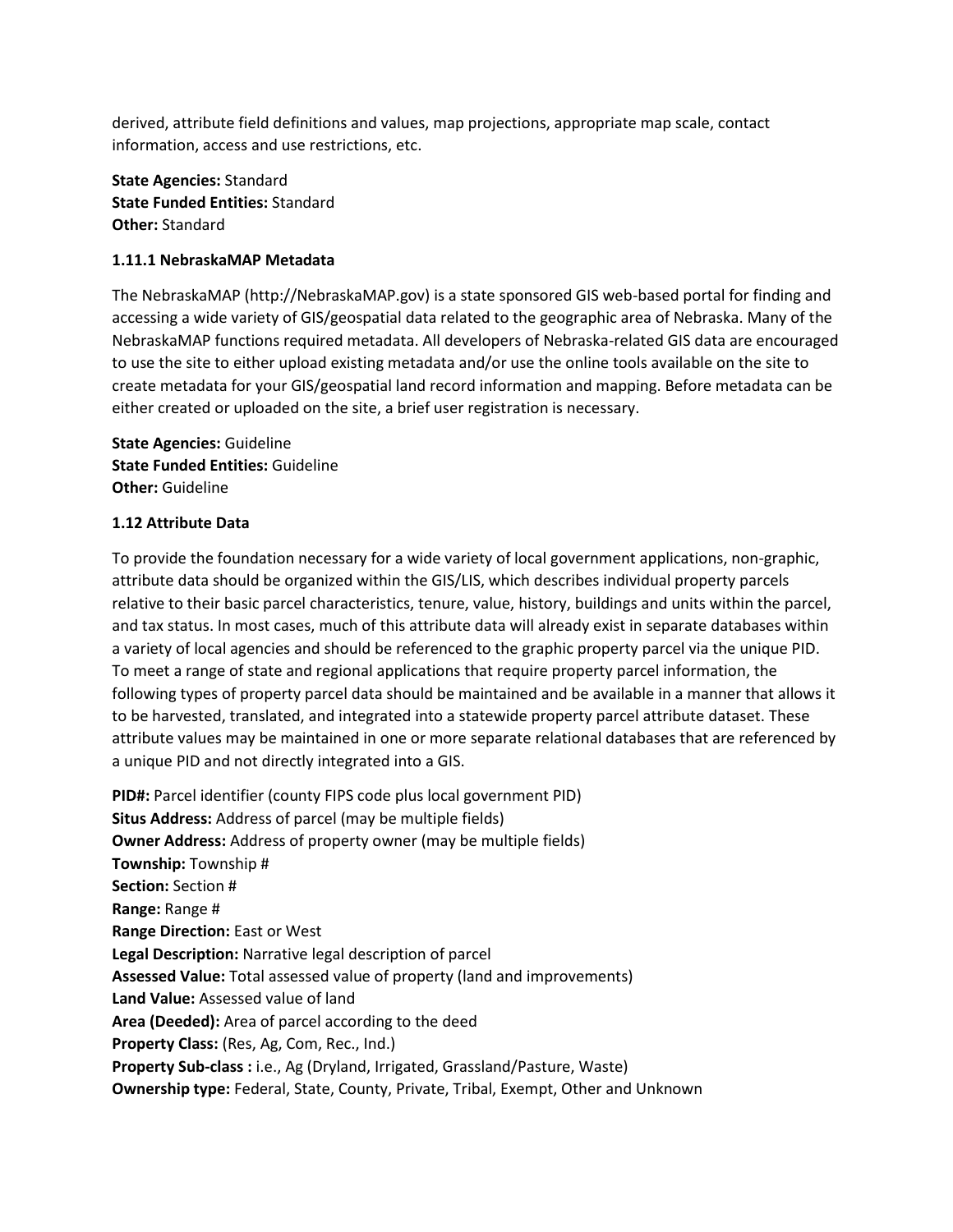**Tax District:** County ID plus Tax Dist. # **School District :** State number definition **Landuse :** Actual landuse with NPAT defined general categories **Property Parcel Type:** NPAT defined categories: (i.e., Single Family, Multi-Family, Commercial, Industrial, Agriculture, Recreational, Mineral Interest-Nonproducing, Mineral Interest-Producing, State Assessed, or Exempt) **Status :** NPAT defined categories: (Improved, Unimproved, or IOLL) **Location:** NPAT defined: (Urban, Sub-urban, Rural) **City Size:** 1st class, 2nd class, primary, metro, or village **Source Document:** Sales/transfer reference or document (book & page & date) **Sales Date:** Most recent sales/transfer date **Sales Value:** Most recent sales value

**State Agencies:** Standard **State Funded Entities:** Standard **Other:** Standard

# **2. Purpose and Objectives**

The purpose of these standards and guidelines is to help realize the maximum long-term return on and overall utility of the public's investment in the modernization of how Nebraska's land records are maintained and distributed.

#### **2.1 Background**

Land records and land ownership records are public records that are used by wide cross-section of our society and its institutions. Ready access to current and accurate land records is critical to our state's overall economy and the efficient functioning of many of its public and private institutions.

Historically land records have been maintained on paper records and paper maps. This made it very difficult and costly to update and keep current records and maps in areas where there was significant turnover in property ownership. Paper records and maps also made it difficult to share land record information outside of the physical office where they were maintained. Paper records and maps also made it difficult to conduct analyses of broader land ownership and land valuation patterns. Computerization in general, and GIS/geospatial technologies in particular, have revolutionized how land and land ownership records can be maintained, analyzed, shared, and distributed.

Modern computerized land records and maps make it relatively easy to update and keep current land records and maps. Computerization and GIS/geospatial technologies now routinely enable easy, reliable access to land records and maps via the Internet to a wide variety of users. Land records in computerized relational databases and GIS parcel maps have provided a wide array of new information management tools that can be used to integrate land records with other data and analyze and display land ownership, land valuation and other broader land-related patterns. Among other uses, these tools help ensure that all property is on the tax rolls and that the property is taxed equally.

Modern computerized land records and maps can provide a wide array of potential benefits to a wide array of users. However, to realize many of these benefits, it is important that when these databases and maps are originally developed they follow a minimal set of standards and guidelines that support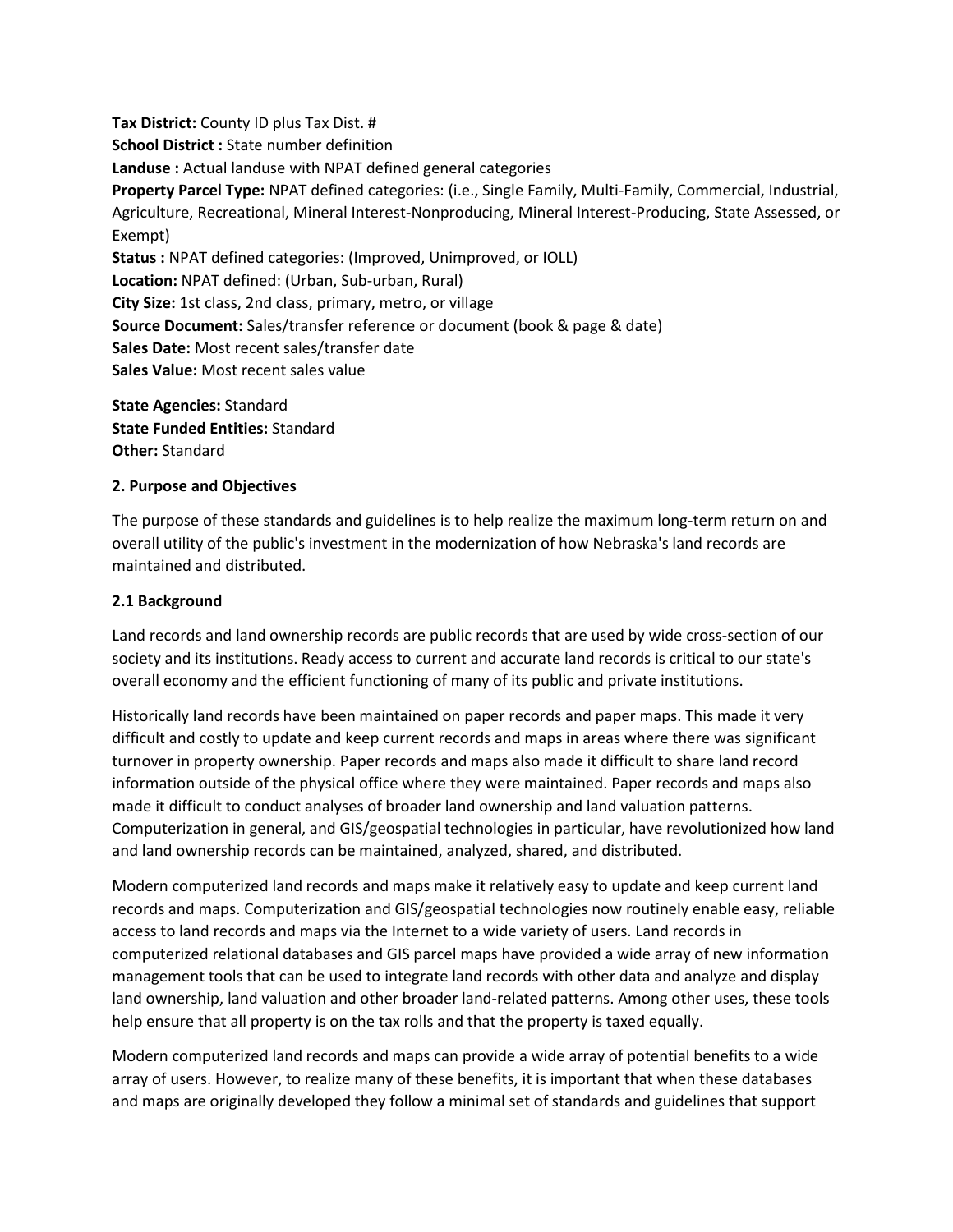this potential broad array of applications and benefits. In many instances, it is not this broader array of potential uses that is the immediate stimulus, which causes a local or state agency to undertake a modernization of its land records and maps. Therefore, these standards and guidelines serve the function of raising the awareness of these potential future applications and the related need to incorporate minimal standards beyond those needed for immediate applications.

These standards and guidelines are intended to help ensure that modernized land records are developed on a solid technical foundation. A foundation, which will enable both the original developing agency, and other interested entities, to build on this initial investment and maintain and enhance the data and enable it to be utilized for multi-purposes by multiple users. These standards and guidelines are also intended to facilitate partnerships between local, state, and federal entities to support the development and maintenance of modernized land records.

# **2.2 Objectives**

These standards and guidelines to guide the modernization of land records in Nebraska have the following objectives:

# **2.2.1**

Provide guidance to state and local officials as they work, either in-house or with private contractors, to develop and/or acquire computerized, geospatial data related to land records and maps and thereby increase the likelihood that the data acquired and/or developed will be suitable for the range of intended applications and likely future applications.

# **2.2.2**

Improve public policy development and implementation by helping to make land records more current and readily accessible and by making available to land record management applications the wide range of analytical tools available through GIS/geospatial technology.

# **2.2.3**

Enhance coordination and program management across jurisdictional boundaries by insuring that modernized land records and maps can be readily integrated across jurisdictional boundaries for regional applications (e.g., school districts, NRDs, emergency response, etc.) or statewide applications.

# **2.2.4**

Save public resources by facilitating the sharing of computerized land records among public agencies or sub-divisions of agencies by incorporating data standards and following guidelines which will make it more likely that the computerized land records developed by one entity will also be suitable to serve the multiple needs of other entities and thereby avoid the costly duplication of developing and maintaining similar land records.

# **2.2.5**

Make land records and land ownership maps more readily accessible to the wide range of potential users.

# **2.2.6**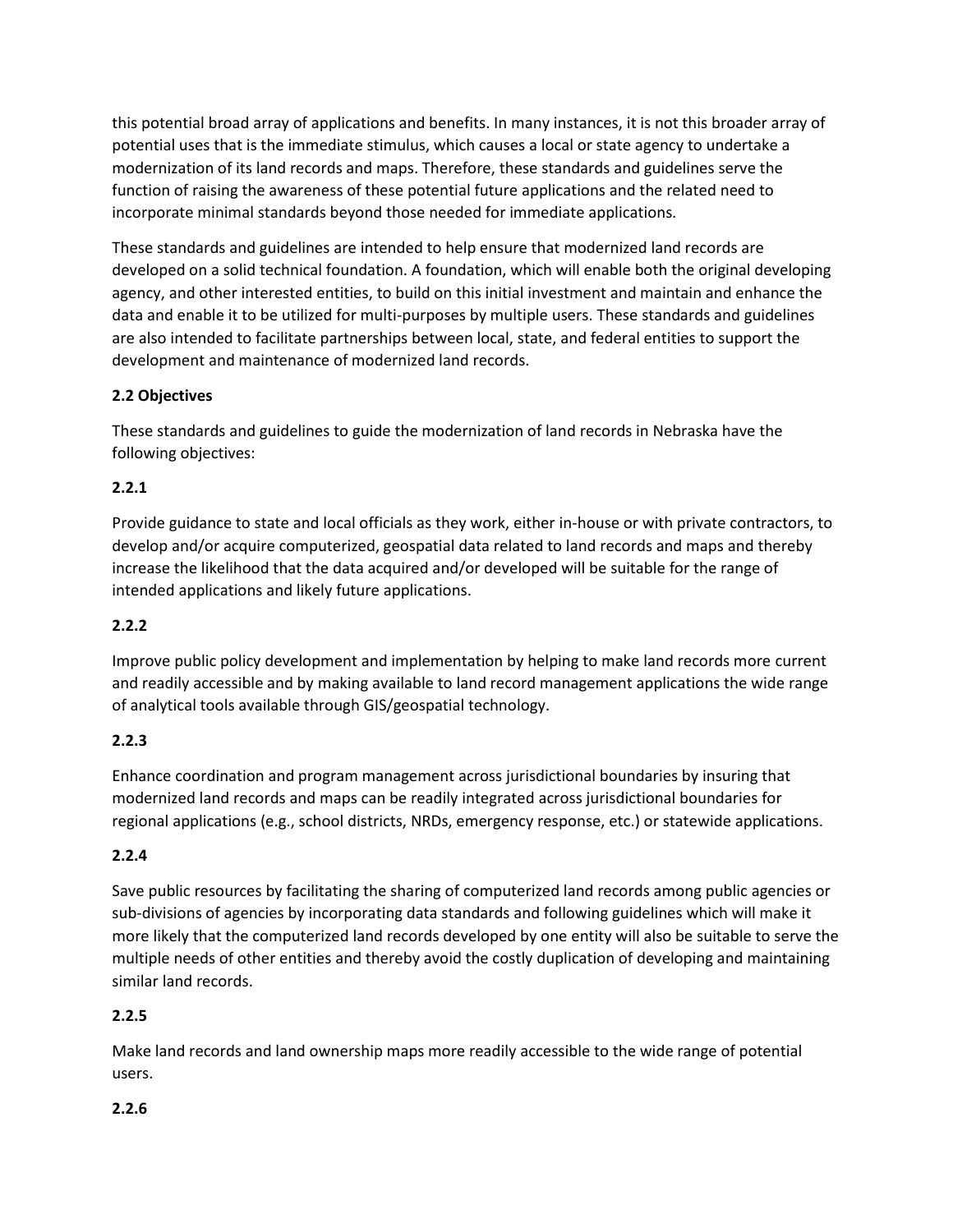Facilitate harmonious, trans-agency public policy decision-making and implementation by enabling multiple agencies and levels of government to access and appropriately use common geospatial datasets and thereby make it more likely that intersecting public policy decisions, across levels of government, will be based on the same information.

# **2.2.7**

Lay the foundation for facilitating intergovernmental partnership to the modernization of land records by defining standards and guidelines that increase the likelihood that computerized land records will meet the needs of multiple users.

# **3. Definitions**

**Attribute Data :** Properties and characteristics of property parcel or other spatial data entities.

**Datum:** A Geodetic Reference System is the true technical name for a datum. A datum is a combination of an ellipsoid, which specifies the size and shape of the earth, and a base point from which the latitude and longitude of all other points are referenced.

**Entity:** Any object about which an organization chooses to collect data.

**Geodetic Control:** A set of surveyed monuments used to define a spatial reference system and used to register map sheets and transform coordinates for a particular project.

**Geographic Information System (GIS):** A system of computer hardware, software, and procedures designed to support the compiling, storing, retrieving, analyzing, and display of spatially referenced data for addressing planning and management problems. In addition to these technical components, a complete GIS must also include a focus on people, organizations, and standards.

**Geospatial Data:** A term used to describe a class of data that has a geographic or spatial nature. The data will usually include locational information (latitude/longitude or other mapping coordinates) for at least some of the features within the database/dataset.

**Global Positioning System (GPS):** GPS is a method for identifying locations on earth using triangulation calculations of satellite positions. Originally created by the United States Military, it has since found numerous commercial applications.

**Land Information System (LIS):** A special type of GIS that manages and analyzes data related to land ownership (e.g., tax parcels, urban infrastructure, property assessment). A GIS used for municipal or county level applications is typically structured as an LIS.

**Map Scale:** The scale of a map is the ratio between a distance on the map and the corresponding distance on the earth, with the distance on the map typically expressed as 1. Thus, a scale of 1:100,000 means 1 inch on the map equals 100,000 inches (approximately 1.6 miles) on the earth. Large scale maps depict a small area and show more detail. Small scale maps depict a large area and show less detail.

**Metadata:** Data describing a GIS database or data set including, but not limited to, a description of a data transfer medium-, format, and contents, source lineage data, and any other applicable data processing algorithms or procedures.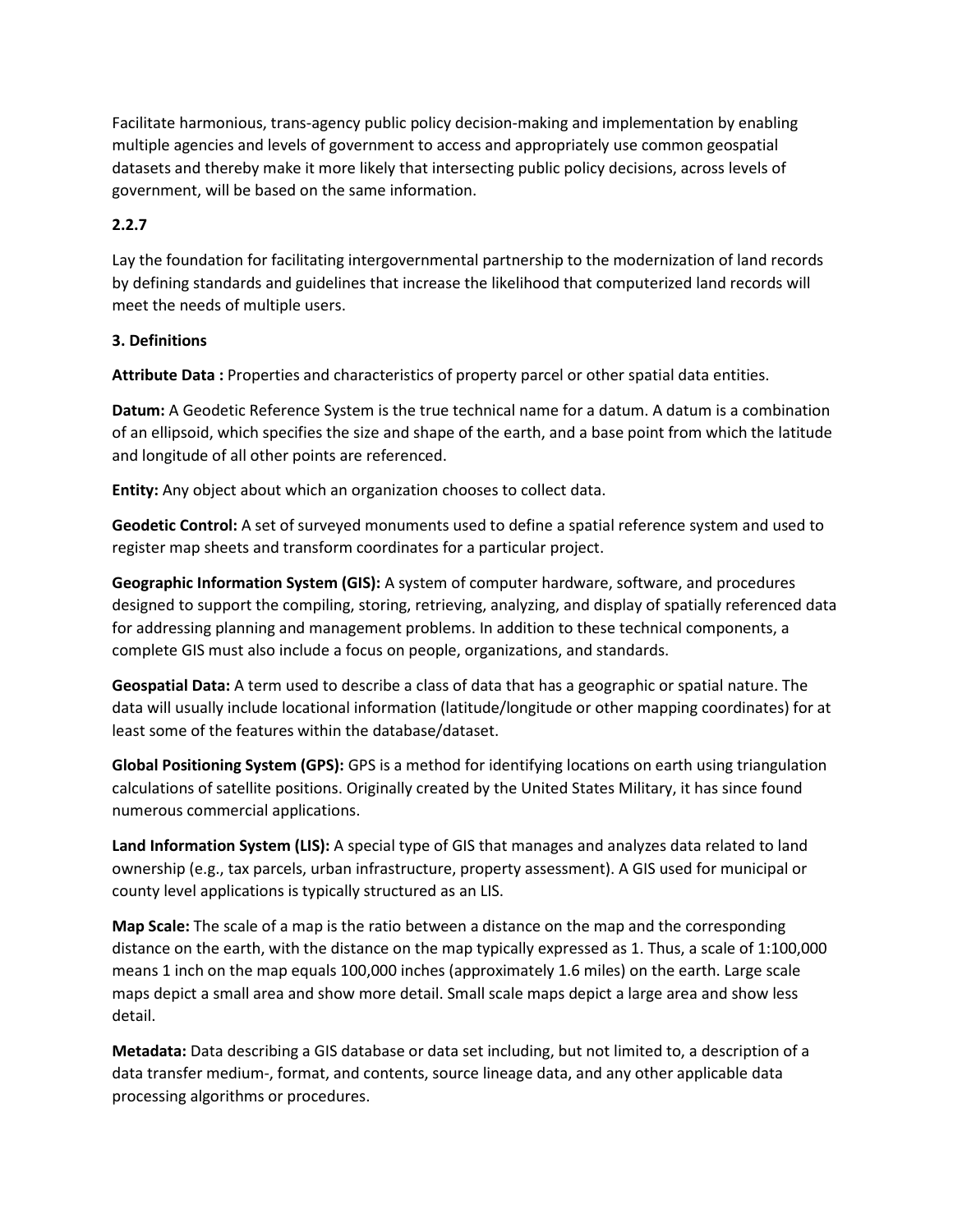**Monumentation of PLSS Corners:** Monumentation in surveying refers to the practice of marking known horizontal and vertical control points with permanent structures such as concrete pedestals and metal plaques. Once surveyed and marked, these monuments can be used for further surveying and for the alignment of land-parcel boundaries and infrastructure.

**National Spatial Reference System (NSRS):** A consistent national coordinate system that defines latitude, longitude, height, scale, gravity, and orientation throughout the Nation, and how these values change with time. Consequently, it ties spatial data to geo-referenced positions.

**Nebraska Plane Coordinate System:** Nebraska Plane Coordinate System means the system of plane coordinates for designating the geographic position of points on the surface of the earth, within the State of Nebraska, which have been established by the National Ocean Service/National Geodetic Survey, or its successors. The Nebraska Plane Coordinate System is a Lambert conformal conic projection of the North American Datum of 1983, having standard parallels at north latitudes 40 degrees 00 minutes and 43 degrees 00 minutes along which parallels the scale shall be exact. The origin of coordinates is at the intersection of the meridian 100 degrees 00 minutes west of Greenwich and the parallel 39 degrees 50 minutes north latitude. This origin is given the coordinates.  $N = 0$  meters and  $E =$ 500,000 meters. (Neb. Rev. Stat. § 76-2502)

**Orthophoto:** An aerial photo that has been corrected to eliminate the effects of camera tilt and relief displacement. The ground geometry is recreated as it would appear from directly above each and every point. Digital orthophotos can be created by scanning the original photograph and applying a process called differential rectification to each pixel in the image. In creating digital orthophotos, it is also possible to remove the effects of tangential displacement.

**Parcel Identifier (PID):** A unique number identifying a specific property on the assessment and tax rolls and used as a cross reference between graphic/mapping data and tabular attribute data.

**Projection:** A system to portray all or part of the earth, which is an irregular sphere, on a planar, or flat surface.

**Public Land Survey System (PLSS):** The Public Land Survey System (PLSS) is a way of subdividing and describing land in the United States. All lands in the public domain are subject to subdivision by this rectangular system of surveys (townships, ranges, sections, quarter-sections, etc.), which is regulated by the U.S. Department of the Interior, Bureau of Land Management.

**Shapefile:** A Shapefile is an ESRI digital vector (non-topological) storage format for storing geometric location and associated attribute information that can be generated by a wide variety of GIS software packages.

**Spatial Accuracy:** The accuracy of a map in representing the geographic location of an object relative to its true location on the surface of the Earth based on geographic coordinates.

# **4. Applicability**

# **4.1 State Government Agencies**

State agencies that have the primary responsibility for maintaining land ownership records and property parcel maps for a particular jurisdiction(s) or geographic area (e.g. Nebraska Dept. of Property